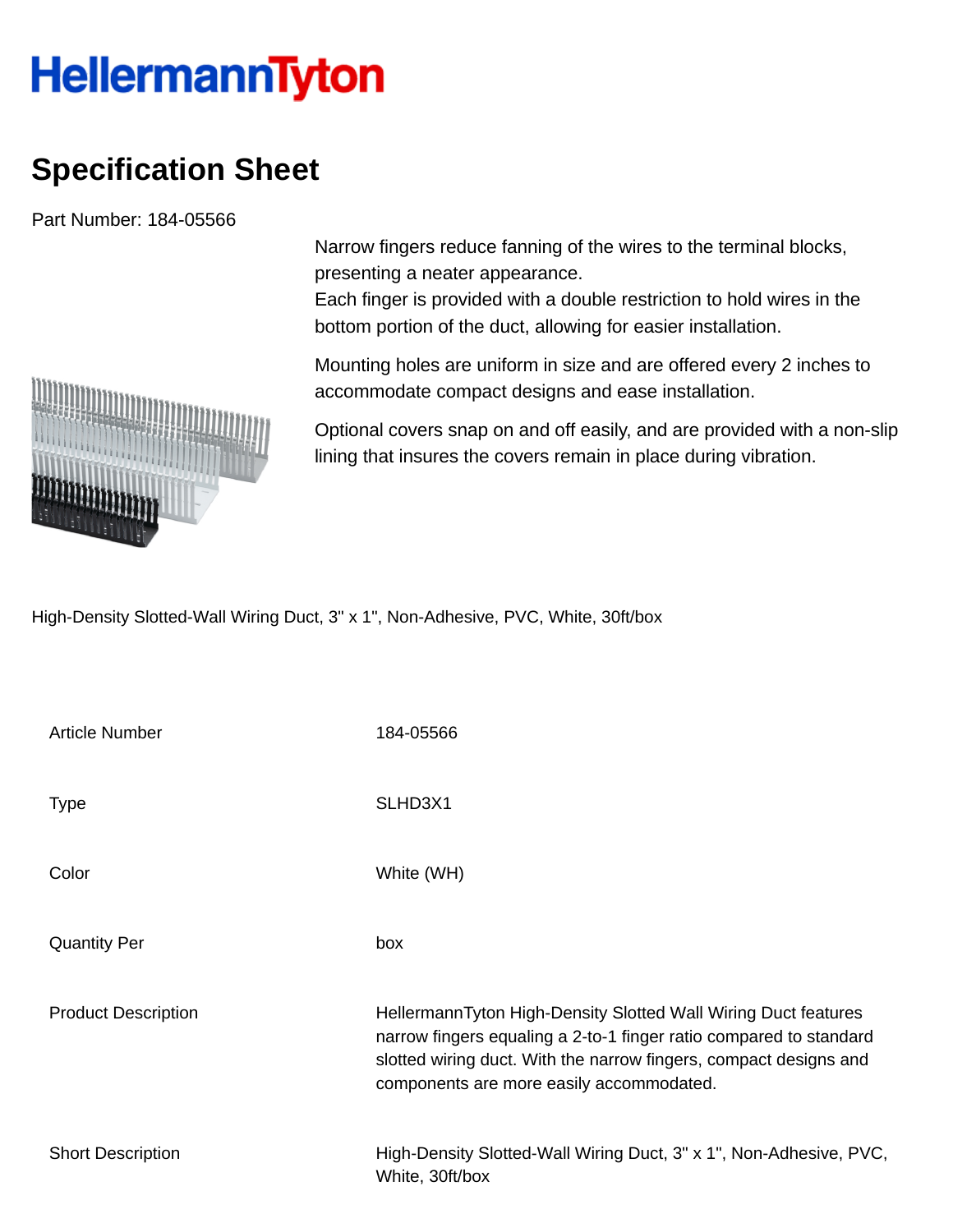| Length L (Imperial)                     | 6.0  |
|-----------------------------------------|------|
| Length L (Metric)                       | 1.83 |
| Width W (Imperial)                      | 3.0  |
| Width W (Metric)                        | 76.2 |
| Height H (Imperial)                     | 1.06 |
| Height H (Metric)                       | 26.9 |
| <b>Mounting Hole Centers (Imperial)</b> | 2.0  |

| Material                     | Polyvinylchloride (PVC) |
|------------------------------|-------------------------|
| <b>Material Shortcut</b>     | <b>PVC</b>              |
| Flammability                 | Self-extinguishing      |
| Halogen Free                 | No                      |
| <b>Operating Temperature</b> | +122°F (+50°C)          |
| Reach Compliant (Article 33) | No                      |